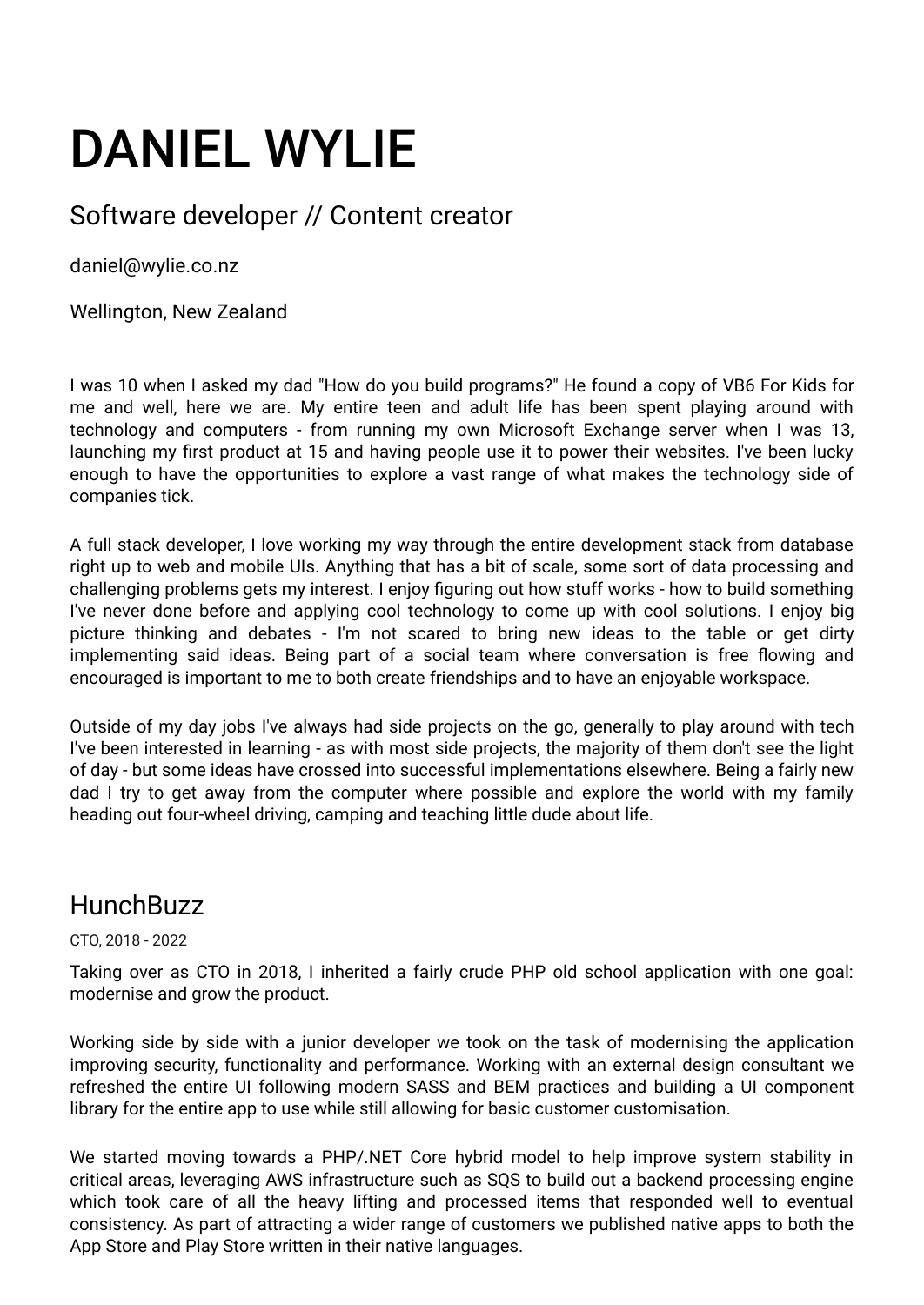The final major project I focused on was krunch - a simple version of the HunchBuzz product that integrated directly with Slack and Microsoft Teams and leveraged those platforms for authentication and user interaction. It is based on the existing HunchBuzz product with a new skin and has an easy upgrade path to the full product if the customer wishes to do so.

My role at HunchBuzz had a wide focus - ranging from helping our junior developer progress his career, managing the AWS infrastructure, rolling out modern development and deployment practices, system architecture, front end development - pretty much everything from database to UI, idea to deployment.

Core tech

| .NET Core C#                           |             | <b>PHP</b> | <b>VueJS</b> |                   | <b>MySQL</b> | Neo4J                  | <b>AWS</b>       | <b>Azure</b> | <b>CircleCI</b> |
|----------------------------------------|-------------|------------|--------------|-------------------|--------------|------------------------|------------------|--------------|-----------------|
| <b>Elastic Search</b><br><b>Stripe</b> |             |            |              | Apple iOS (Swift) |              |                        | Android (Kotlin) |              | <b>SASS</b>     |
| <b>Ubuntu</b>                          | <b>Bash</b> |            | <b>NGINX</b> | <b>Slack</b>      |              | <b>Microsoft Teams</b> |                  |              |                 |

# Overland NZ

Founder, 2018 - Current

Crossing my love of cars, photography, exploring and the outdoors with my tech skills, Overland NZ has grown from an idea to one of New Zealand's biggest fourwheel drive outlets - and one of the coolest side hustles I could ask for.

I've honed my video production skills while producing content for Overland NZ - filming out in the field presents unique challenges, nothing is predictable.

It gives me the chance to wear all the different hats - from managing sponsor relationships to planning out future content, customer support for Navigator and financials - if there's a job that needs doing I'll figure out how to do it.

In 2019 we kicked off Overland Navigator - an overland companion app for iOS and Android. Powered by .NET Core on Ubuntu and Postgres behind the scenes, both apps are built in their respective native languages following guidelines set by Apple and Google. Seeing on average over 200 active users a day, it's New Zealand's most visited offroad focused maps application.

Core tech

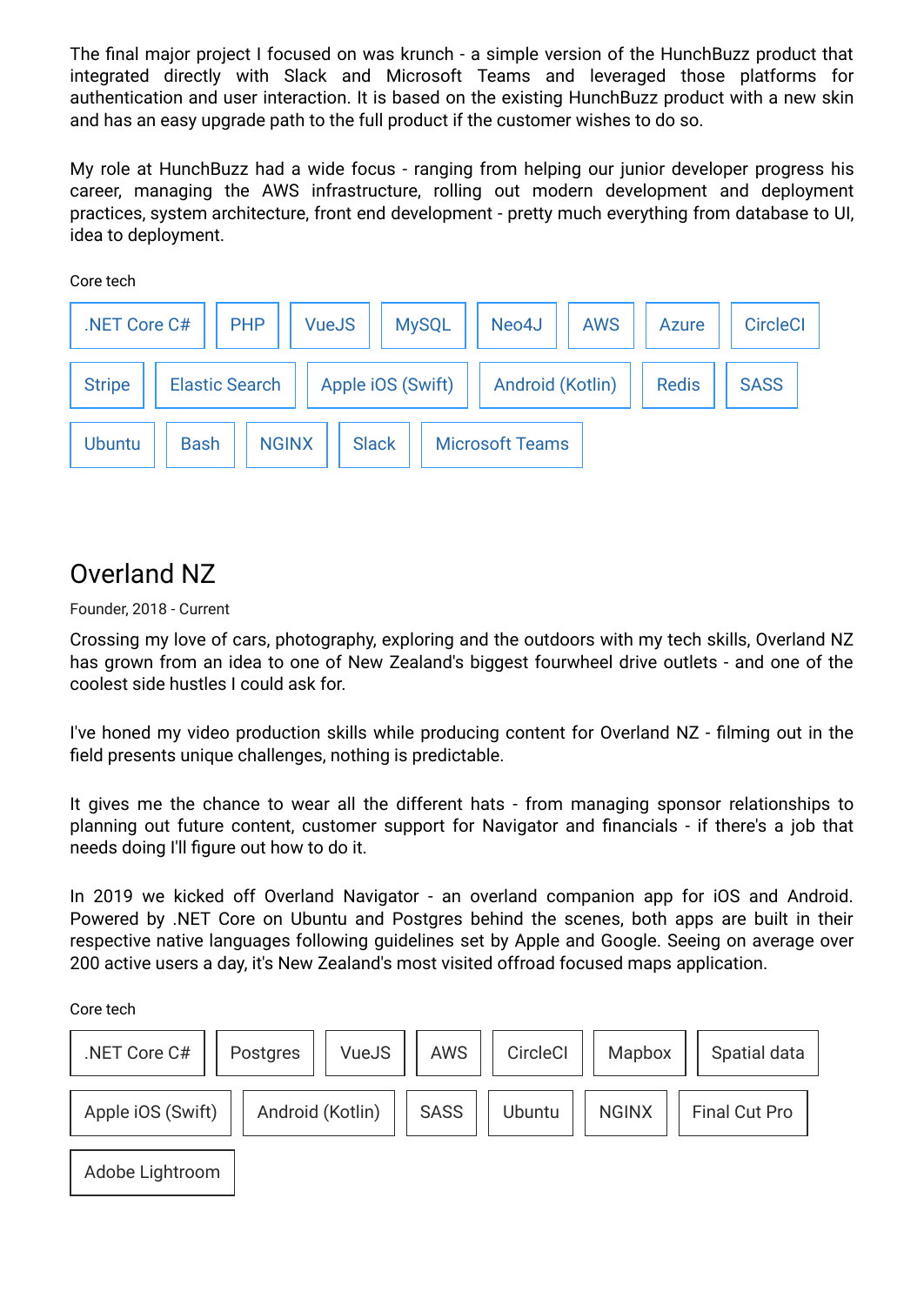# **Shnappy**

Founder, 2014 - 2017

Shnappy kicked off as a small side project to solve a problem I was having distributing my photos to clients, that there was no easy way to deliver large numbers of photos online - something I discovered after shooting a few different weddings for clients.

Built in NodeJS with MongoDB sitting behind it, Shnappy ran on Microsoft Azure and heavily leveraged Dropbox as the storage mechanism customers would interact with. The process was fully automated from the customers side. All they had to do was upload photos to Dropbox - Shnappy would then take care of processing the images - creating thumbnails, watermarking them and getting them presentable in the client interface.

Dealing with large photos being uploaded fairly quickly was an awesome challenge - most of the heavy lifting occurred outside the main web app in a backend worker which could scale up and down as required inside of Microsoft Azure.

Despite being a side project, it was fully setup with continuous deployment, unit tests and Stripe integration

In 2016 I embarked full time on Shnappy to see how far it would go - and to try wear all the different hats required to run a small business.

(Marketing site is still running - app has been turned off, happy to demo)



#### Raygun

Senior software developer, 2015 - 2016

My role at Raygun crossed full stack development with massive data processing, something that interests me hugely. I joined the Raygun team at a time of high growth and the interesting challenges that come with that.

My core focus was on the error reporting application and the ingestion of data from our customers in the most efficient and cost-effective way we could achieve - and third party integrations with the various alerting systems we supported.

I also spent a sizable chunk of time on customer support tickets with other developers helping them integrate their products with Raygun. Priding myself on being able to communicate clearly with both tech and non-tech people, it provided a nice variety during the day.

Core tech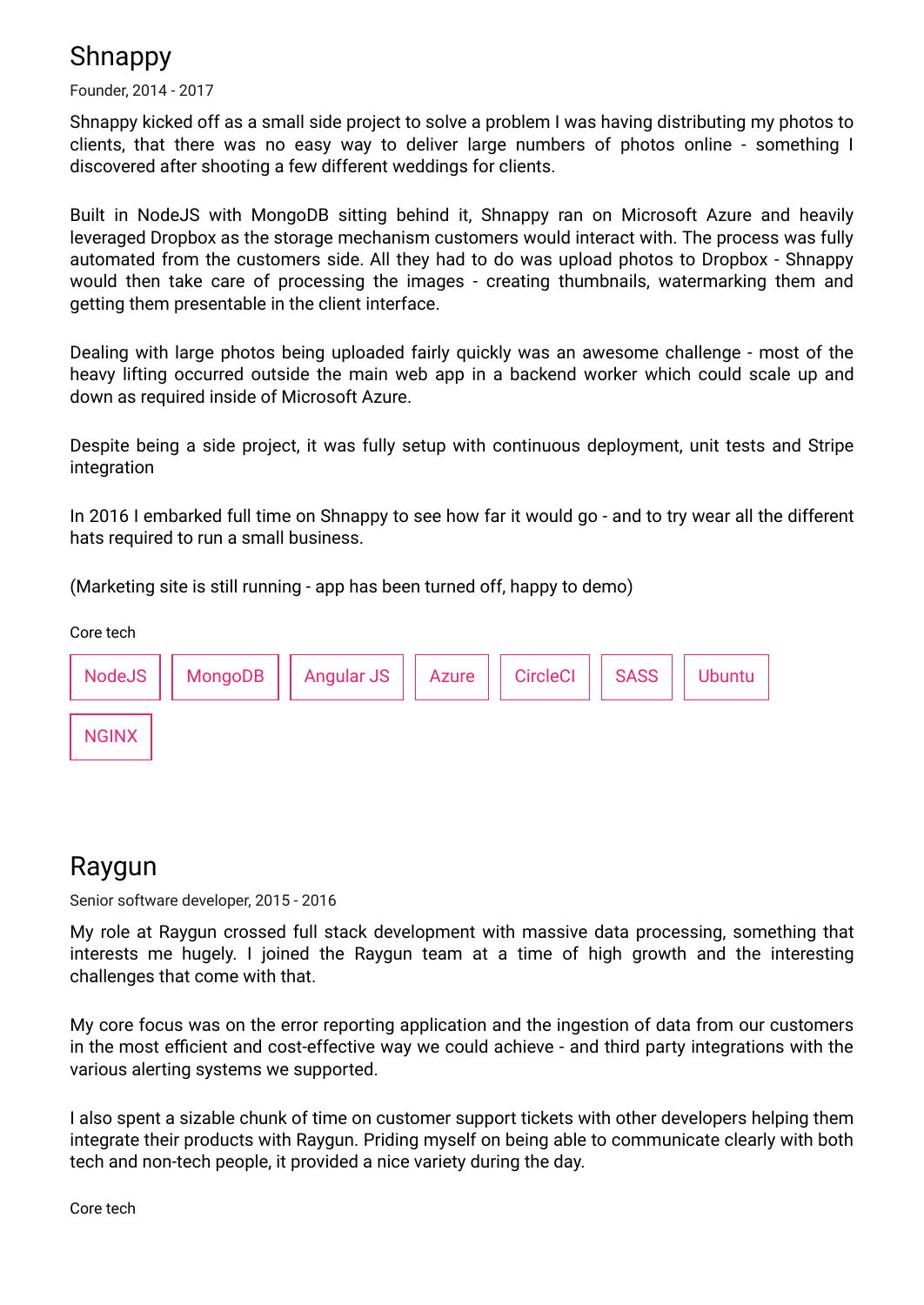#### NV Interactive

Technical Lead, 2013 - 2015

I ran a small development team of three people - me, an intermediate developer and a junior developer focussing on building bespoke applications for clients. I was the face of the technology side when presenting and communicating with clients, which being an agency was common. Working with the likes of Air New Zealand, Family Planning and Environmental Protection Agency I got the chance to experience how organisations of different types operate when engaged with external development partners.

During my time at NV I modernised their development practices, introducing GIT and continuous deployment and pushing for newer code standards and patterns to help new developers get up to speed quickly.

The technical lead role allowed me to work closely with the other developers and help them grow and learn which was hugely rewarding and something I've tried to do ever since - my passion for helping new developers grew from my experience at NV.

In 2017 I returned to NV for three-month contract to work on a virtual reality project for Time Inc.'s LIFE VR brand. Working with a VR speciality design agency in Auckland and the Microsoft VR team we built out the solution using Unity3D and the beta tools Microsoft were developing at the time. The challenge of beta hardware and libraries created for a challenging but interesting time which was highly rewarding.

Core tech



#### Xero

Software developer, 2006 - 2013

I started at Xero in 2006 while still at high school as their IT support person - building computers, getting developers setup and generally supporting the staff. After completing year 13 I started as a full time C# developer.

Over my years there I worked on a wide range of projects from the core app, internal tooling and bank feed processing. The range of projects allowed me to work with a huge range of people who had vast experience in their areas.

Core tech